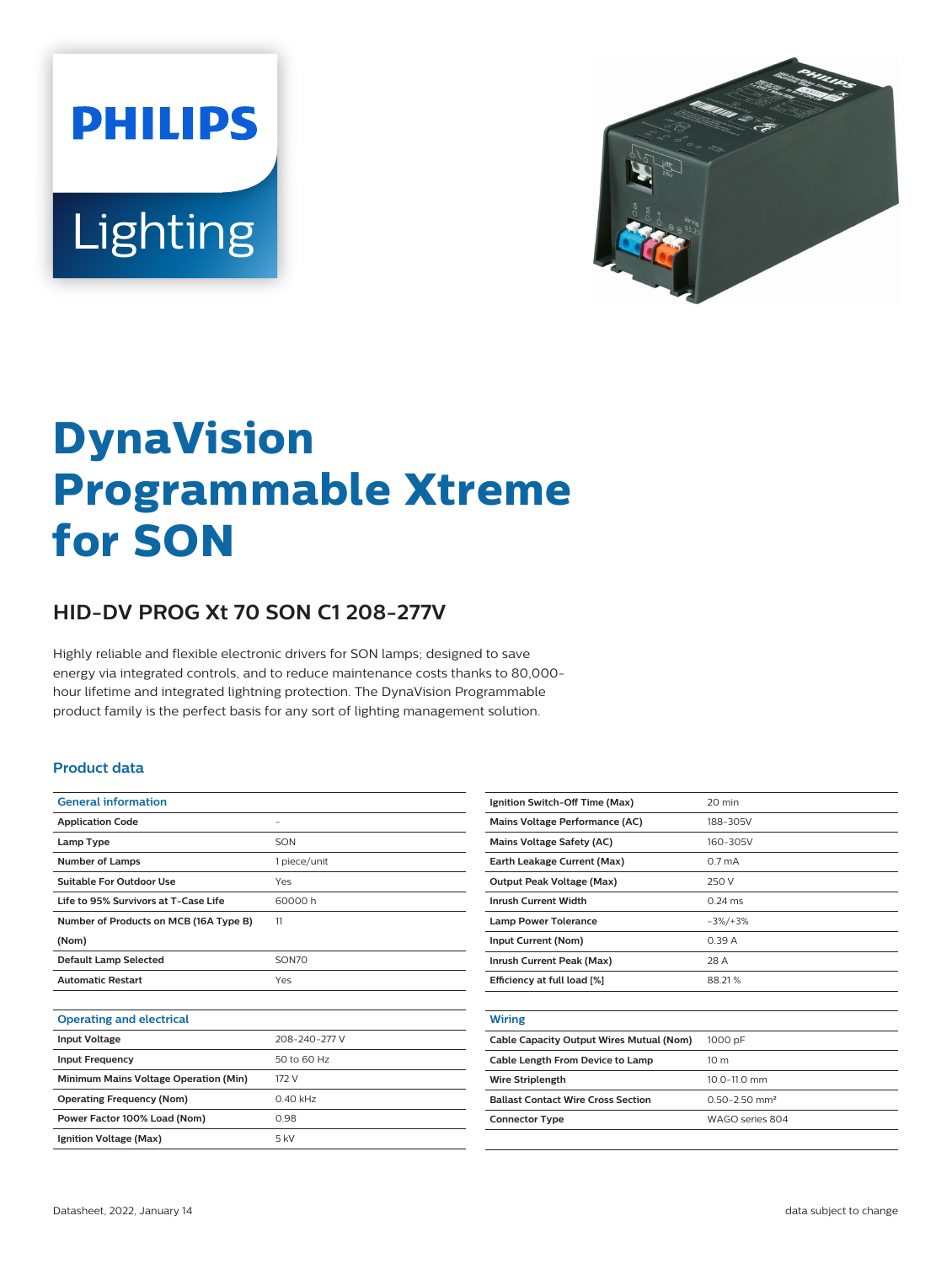## **DynaVision Programmable Xtreme for SON**

| <b>System characteristics</b>       |                                |  |  |  |  |
|-------------------------------------|--------------------------------|--|--|--|--|
| <b>Rated Ballast-Lamp Power</b>     | 70 W                           |  |  |  |  |
| Rated Lamp Power on Son             | 70 W                           |  |  |  |  |
| <b>System Power on Son</b>          | 78 W                           |  |  |  |  |
| Lamp Power on Son                   | 70 W                           |  |  |  |  |
| Power Loss on Son                   | 8 W                            |  |  |  |  |
| Power Loss on Son While Dimming     | 5 W                            |  |  |  |  |
|                                     |                                |  |  |  |  |
| <b>Temperature</b>                  |                                |  |  |  |  |
| T-Ambient (Max)                     | 50 °C                          |  |  |  |  |
| T-Ambient (Min)                     | $-30$ °C                       |  |  |  |  |
| T-Storage (Max)                     | 50 °C                          |  |  |  |  |
| T-Storage (Min)                     | $-30$ °C                       |  |  |  |  |
| T-Case Lifetime (Nom)               | 80 °C                          |  |  |  |  |
| T-Case Switch Off (Min)             | 92 °C                          |  |  |  |  |
|                                     |                                |  |  |  |  |
| <b>Controls and dimming</b>         |                                |  |  |  |  |
| <b>Control Interface</b>            | <b>PROG</b>                    |  |  |  |  |
| <b>Programmable Lamp Settings</b>   | CPO45/CPO60/SON50/SON70/CDO50/ |  |  |  |  |
|                                     | CDO70                          |  |  |  |  |
| <b>Pre-Set Integrated Controls</b>  | Dali                           |  |  |  |  |
| <b>Programmable Dimming Options</b> | ALO/CLO/Dynadimmer/Linesitch/  |  |  |  |  |
|                                     | AmpDim                         |  |  |  |  |
| <b>Run-Up Time Before Dimming</b>   | 10 min                         |  |  |  |  |
| <b>Fade Down Rate</b>               | 1.2 %/sec                      |  |  |  |  |
| Fade Up Rate                        | 17.8 %/sec                     |  |  |  |  |
| <b>Regulating Level</b>             | 29%-100%                       |  |  |  |  |
|                                     |                                |  |  |  |  |
| <b>Mechanical and housing</b>       |                                |  |  |  |  |
| Housing                             | C1                             |  |  |  |  |
|                                     |                                |  |  |  |  |

| <b>Approval and application</b>               |                                          |  |  |  |
|-----------------------------------------------|------------------------------------------|--|--|--|
| <b>Surge Protection (Common/Differential)</b> | EN61547 (L-L 2kV, L-G 4kV), 10 kV TIL    |  |  |  |
| <b>IP Classification Luminaire</b>            | 34                                       |  |  |  |
| <b>Active Temperature Protection</b>          | Yes                                      |  |  |  |
| EMI 9 kHz  300 MHz                            | CISPR 15 ed 7.2                          |  |  |  |
| EMI 30 MHz  1000 MHz                          | CISPR15 Edition 7.2                      |  |  |  |
| <b>Safety Standard</b>                        | IEC 607, 609, 926, 928   No Standard for |  |  |  |
|                                               | HID Lamp drivers exists. Requirements in |  |  |  |
|                                               | these standards to be used if considered |  |  |  |
|                                               | relevant for the product.]               |  |  |  |
| <b>Quality Standard</b>                       | ISO 9000:2000                            |  |  |  |
| <b>Environmental Standard</b>                 | <b>ISO 14001</b>                         |  |  |  |
| <b>Harmonic Current Emission Standard</b>     | IEC 61000-3-2                            |  |  |  |
| <b>Vibration Standard</b>                     | IEC 68-2-6 Fc (10-150Hz, 2G)             |  |  |  |
| <b>Bumps Standard</b>                         | IEC 68-2-29 Eb (10G/16ms)                |  |  |  |
| <b>Humidity Standard</b>                      | EN 61347-2-12 clause 11                  |  |  |  |
| <b>Approval Marks</b>                         | F-Marking CE marking VDE-EMV             |  |  |  |
|                                               | certificate ENEC certificate             |  |  |  |
| <b>Hum And Noise Level</b>                    | $<$ 30 dB(A)                             |  |  |  |
|                                               |                                          |  |  |  |
| <b>Product data</b>                           |                                          |  |  |  |
| Full product code                             | 871829121222500                          |  |  |  |
| Order product name                            | HID-DV PROG Xt 70 SON C1 208-277V        |  |  |  |
| <b>EAN/UPC - Product</b>                      | 8718291212225                            |  |  |  |
| Order code                                    | 913700678666                             |  |  |  |
| Numerator - Quantity Per Pack                 | 1                                        |  |  |  |
| Numerator - Packs per outer box               | 12                                       |  |  |  |
| Material Nr. (12NC)                           | 913700678666                             |  |  |  |
| Net Weight (Piece)                            | 0.950 kg                                 |  |  |  |

### **Dimensional drawing**



| Product                       | D <sub>1</sub> | C1 | A1    | A <sub>2</sub> | R1   | B <sub>2</sub> |
|-------------------------------|----------------|----|-------|----------------|------|----------------|
| HID-DV PROG Xt 70 5.0 mm 65.0 |                |    | 150.0 | 135.9          | 65 O | 46.8           |
| SON C1 208-277V               |                | mm | mm    | mm             | mm   | mm             |